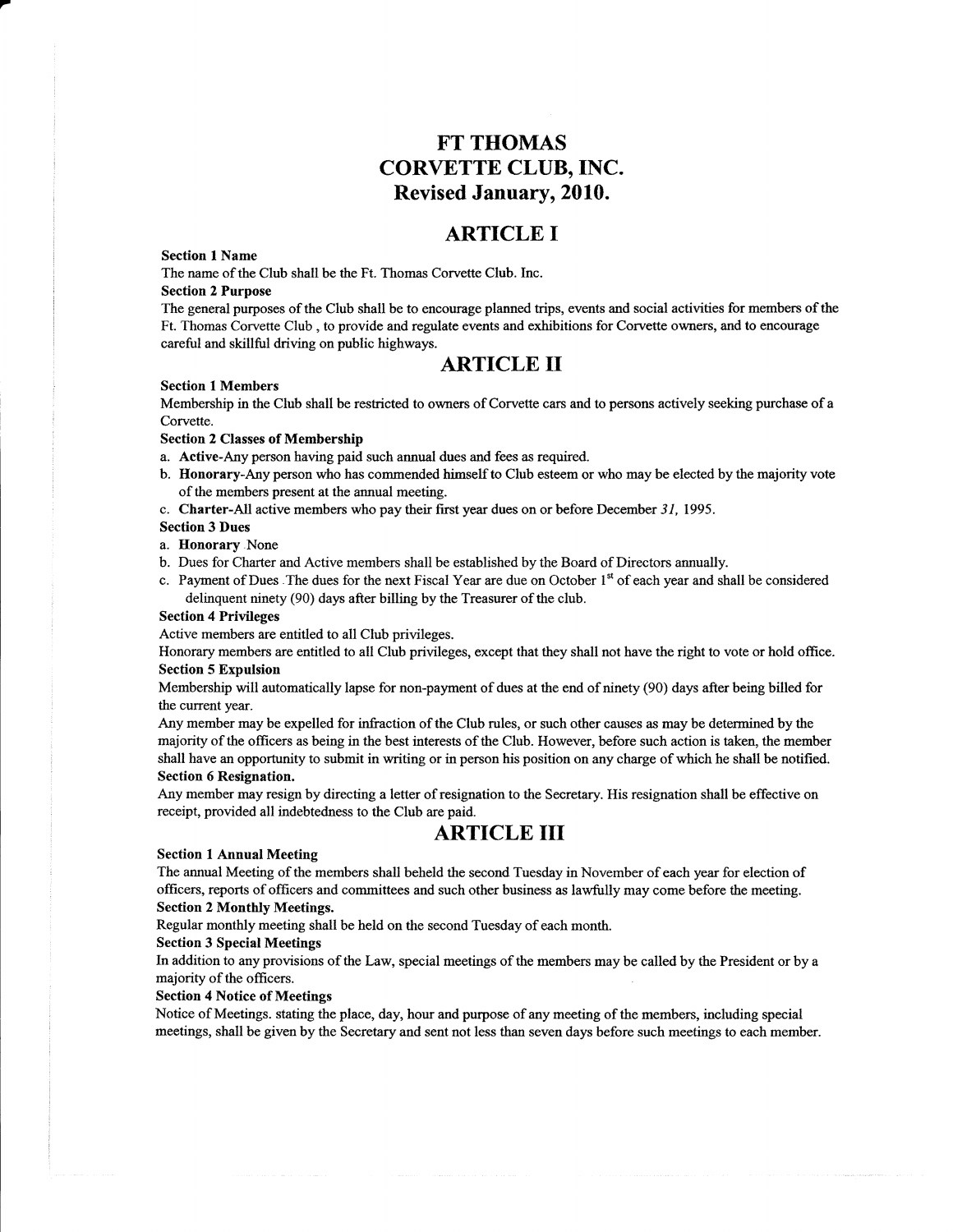Section 5 At all slated meetings of the members, twenty (20) percent of the active members shall constitute a quorum.

Section 6 All action except election of officers and amendment of the by-laws shall be by majority of those present voting. Except as hereafter provided, voting by proxy or absentee ballot shall not be allowed except with the approval of the majority of the Board of Directors in accordance with the rules they prescribe and with notice to all members.

# ARTICLE IV

#### Section I Board of Directors

The membership at large shall elect four (4) active members to serve as a Board of Directors; they shall serve for one (1) year.

#### Section 2 Officers

The membership shall elect from its body a President. Vice President. Secretary and Treasurer Section 3

Nominations for officers shall be held at the annual October meeting.

#### Section 4

Election of officers shall be held at the November meeting with newly elected offrcers assuming their duties in January..

# ARTICLE Y

#### Section I Duties of the President

The President shall preside at all meetings of the members and Board of Directors and shall perform the duties pertaining to his office. He may call special meetings of the members under the provisions of Article III. He shall be the Chief Executive of the Club.

#### Section 2 Duties of the Vice President

In the absence of the President or in the case of his death. resignation or inability to act, the duties usually appertaining to that office shall be performed by the Vice-President. He shall also serve as Chairman of the Activities Committee and shall appoint two other members to his committee.

#### Section 3 Duties of the Secretary

The Secretary shall attend all meetings of the members and Directors and shall record all minutes and votes. He shall keep an up-to-date roll of all Club Members. He shall give all notices of meetings of the members required by law or these by-laws and shall perform all duties incident to this offrce, required by law or by the majority vote of the Board of Diregtors. He shall have the custody of the Club's records. In the absence of the Secretary from any of the said meetings, a Secretary pro tempore shall be chosen by the presiding officer.

### Section 4 Duties of the Treasurer

The Treasurer shall, subject to such conditions and restrictions as may be made by the Board of Directors, have custody of all monies, debts, and obligations belonging to the Club. He shall make all payments of Club debts upon approval of the Board of Directors. All contracts, checks, drafts, notes or other orders for payment of money shall be signed in the name of the Club by the Treasurer The Treasurer shall give a report on the financial status of the Club at the Annual Meeting aud monthly meetings, and if so requested, at any other meeting of the Board of Directors. The Board of Directors will audit the Treasures financial records quarterly. No obligation, debt or other liability shall be incurred by the Treasurer without the specific approval of the Board of Directors.

## ARTICLE YI

## Section 1 Appolntment of Committees

The President shall appoint such committees as he finds desirable from time to time and shall outline the duties and responsibilities of such committees. All reports or action taken by a committee must be voted by a majority of the entire committee. In addition to the authority granted above, certain standing committees, as set forth, shall be appointed armually by the Vice- President.

#### Section 2 Activities

The activities of the Club shall consist of planned trips social gatherings, and events for Corvette owners as planned by the Activities Committee and other members appointed by them.